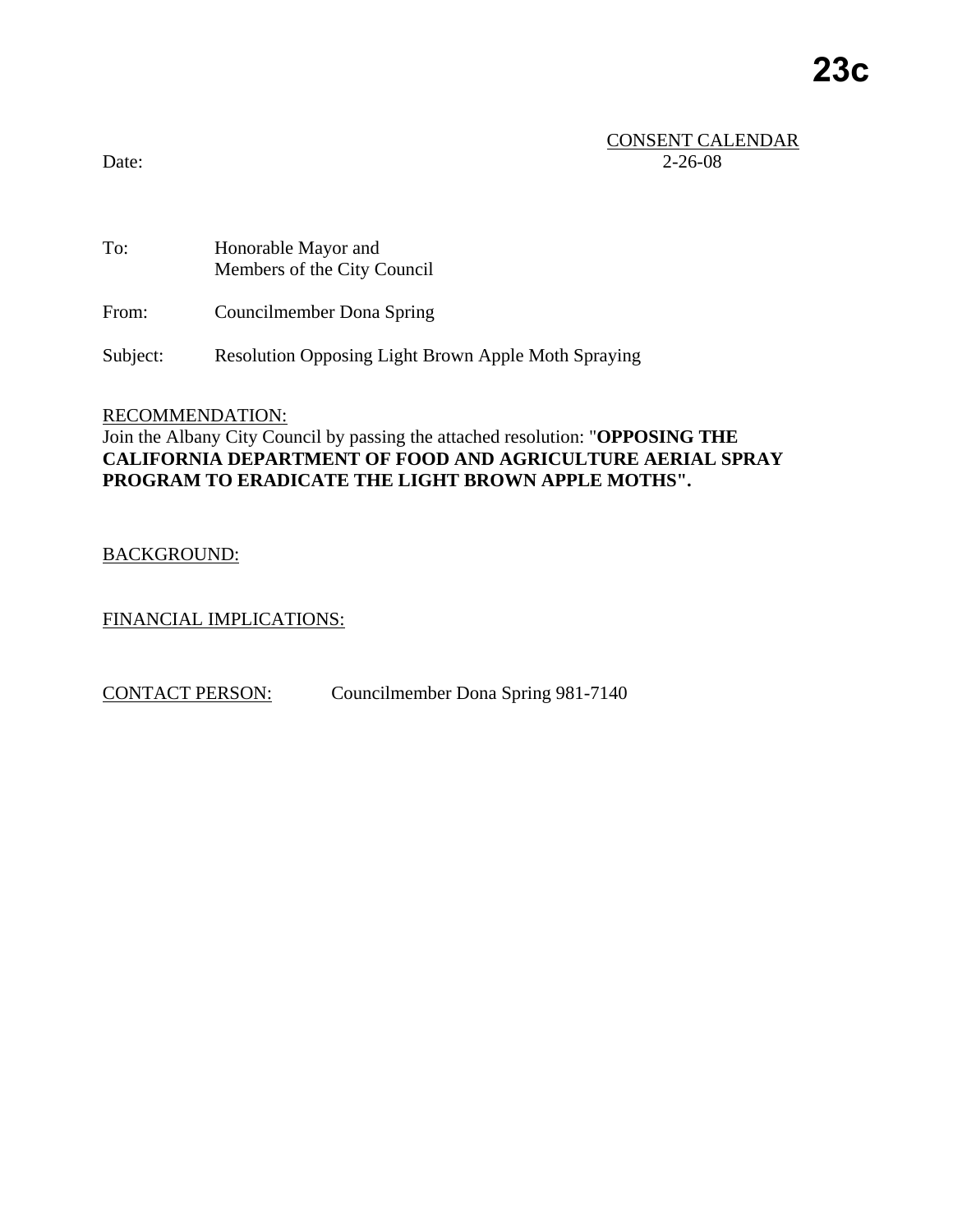### **RESOLUTION NO.**

#### RESOLUTION NO.

### **A RESOLUTION OF THE BERKELY CITY COUNCIL OPPOSING THE CALIFORNIA DEPARTMENT OF FOOD AND AGRICULTURE AERIAL SPRAY PROGRAM TO ERADICATE THE LIGHT BROWN APPLE MOTHS**

**WHEREAS**, the Light Brown Apple Moth (LBAM) is a pest subject to Federal and State quarantine and eradication orders; and

**WHEREAS**, there is a continued presence of Light Brown Apple Moths III Alameda County; and

**WHEREAS**, the California Department of Food and Agriculture (CDFA) plans to begin an LBAM aerial spraying program in Alameda County and surrounding areas in spring in 2008; and **WHEREAS**, modern Integrated Pest Management (IPM) relies on least-toxic coaches the sun and ultimately, environmentally sensitive control methods; and

**WHEREAS**, the City of Berkeley Park and Recreation Master Plan commits the city to "a pest management policy that favors the use of organic or natural methods" and "a thorough and public process" to "consider the careful and limited use of chemicals of the least toxic nature"; and limited use of chemicals of the least toxic nature"'; and

**WHEREAS**, least-toxic control options are available for LBAM, including physical and cultural practices such as clean-up of plant debris where moth larvae over winter; the use of natural predators, parasites, and insect diseases; introduction of sterile male moths; and use of pheromone sticky traps ;and

**WHEREAS**, aerial and other blanket pesticide applications have repeatedly been shown in the past to upset natural ecosystem balance in unpredictable and often catastrophic ways; and

, **WHEREAS**, aerial and other blanket pesticide applications have repeatedly been shown in the past to cause unintended, unpredictable, and often serious human health effects; and

**WHEREAS**, the State has claimed an emergency exemption under the California Environmental Quality Act (CEQA) in order to begin the LBAM aerial spraying program without conducting environmental review based on an emergency exemption; and

**WHEREAS**, the State has confirmed that it will begin preparation of an Environmental Impact Report after the aerial spraying program has begun;

**WHEREAS**, biologists have testified that the range over which LBAM has been detected in California indicates that LBAM has been established in the state for some time; and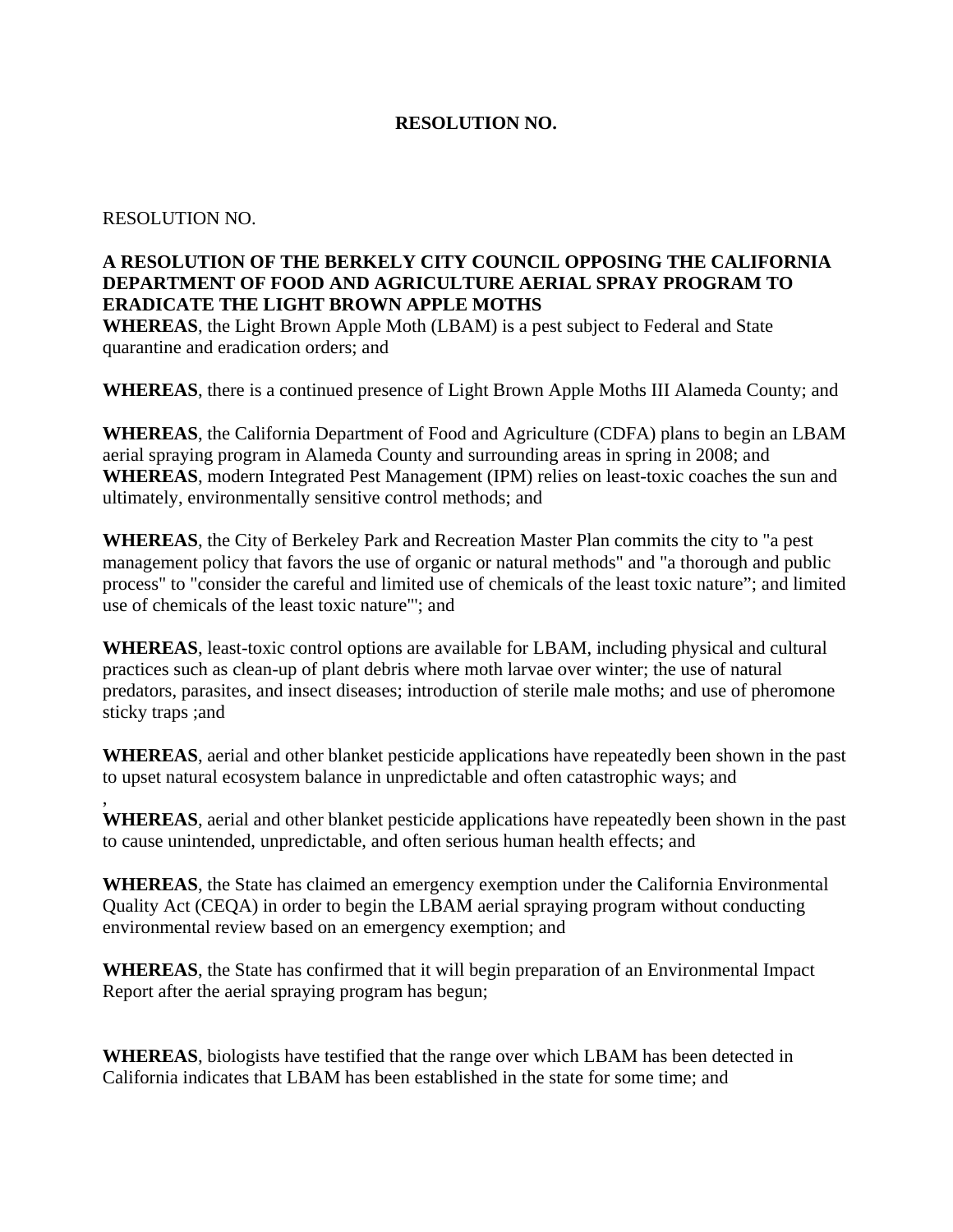**WHEREAS**, CDFA has stated that no physical crop damage has been attributed to LBAM; and

**WHEREAS**, the risk of economic damage alone does not justify the health and environmental risks of aerial pesticide applications; and

**WHEREAS**, the State has relied almost entirely on its own scientists to address public concerns about the LBAM spray program and has not employed independent outside experts to evaluate and support the program or and address issues in a direct and impartial manner; and

**WHEREAS**, the CDFA LBAM spraying program has used pesticides that an independent toxicologist's review has stated have not been tested for long-term human toxicity; and

**WHEREAS**, the CDFA LBAM spraying program is relying on pesticides that contain ingredients that are highly toxic to aquatic life; and

**WHEREAS**, the CDFA LBAM program sprays pesticides in microscopic plastic capsules that pose unknown inhalation risks; and

**WHEREAS**, the United State Department of Agriculture (USDA) maintains that the pheromone pesticide poses only "minimal risk to human health," but acknowledges that it is considered a "slight to moderate dermal irritant" and does present some very low toxicity" [see Treatment Program for Light Brown Apple Moth in Santa Cruz and Northern Monterey Counties, California (September 2007) pages 10-121 ; and

**WHEREAS**, the USDA states that its risk assessment assumes that the rate of exposure will be insignificant, with no dietary exposure from food and just a minimal amount of incidental exposure from drinking water or swimming [see Treatment Program for Light Brown Apple Moth in Santa Cruz and Northern Monterey Counties, California (September 2007) pages 10-121 ; and

**WHEREAS**, aerial spraying disproportionately affects vulnerable populations such as those who work and play outdoors, those with the recognized disability multiple chemical sensitivity, and those in the homeless population who have no option for protection from the spray or receipt of written notification of spray dates; and

**WHEREAS**, LBAM aerial spraying in the Santa Cruz and Monterey areas resulted in the spraying of numerous residents and pets; and

**WHEREAS**, hundreds of reports of health effects were reported following the LBAM aerial spraying in Santa Cruz and Monterey counties; and WHEREAS, other environmental impacts were reported following the LBAM aerial spraying in the Monterey and Santa Cruz areas; and

## **NOW, THEREFORE, BE IT RESOLVED AND RESOLVE** that:

1. Berkeley City Council request the City Manager to contact all relevant state officials and CDFA to let the State know that the city opposes spraying for Light Brown Apple moths, and